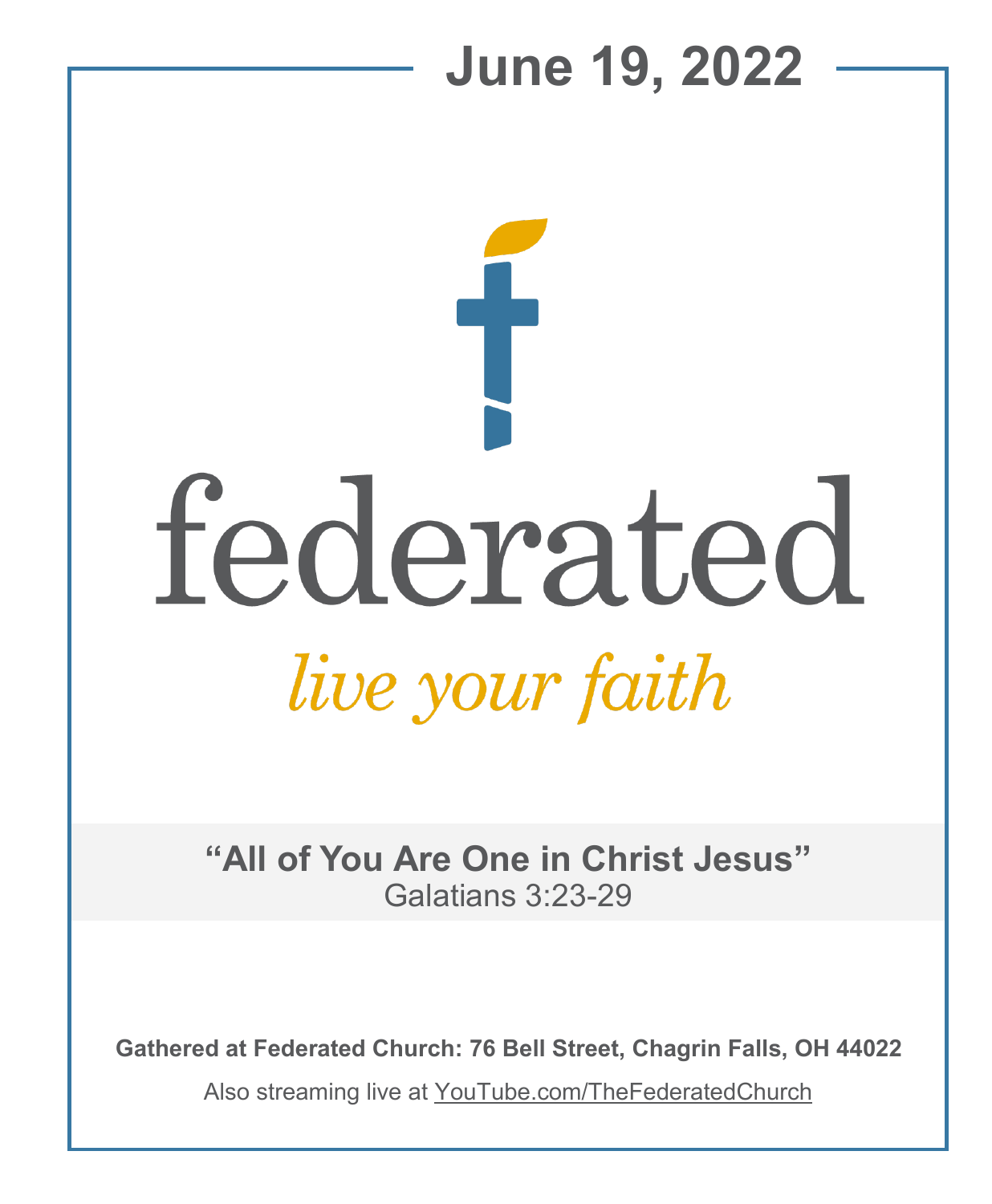

| June 19, 2022                                                                               | <b>Second Sunday After Pentecost</b>                                                                                                                                                                                                                                        | <b>10 AM</b>                                   |  |  |
|---------------------------------------------------------------------------------------------|-----------------------------------------------------------------------------------------------------------------------------------------------------------------------------------------------------------------------------------------------------------------------------|------------------------------------------------|--|--|
| Chimes indicate the service is starting, and silence is appreciated to prepare for worship. |                                                                                                                                                                                                                                                                             |                                                |  |  |
| <b>Prelude</b>                                                                              | Intermezzo in A minor, Op.118, No.1 (Johannes Brahms)                                                                                                                                                                                                                       | Joshua Konow<br>Piano                          |  |  |
|                                                                                             | <b>Welcome and Announcements</b>                                                                                                                                                                                                                                            | Rev. Hamilton Throckmorton                     |  |  |
| ****<br><b>Introit</b>                                                                      | This Is My Father's World (arr. Richard Walters)                                                                                                                                                                                                                            | Adam Holthaus, Baritone<br>Joshua Konow, Piano |  |  |
|                                                                                             | <b>Todd Smith</b><br>Call to Worship (responsive)<br>One: Faithful children, we are called to be one in Jesus.<br>All: We are blessed to be the family of God.<br>One: Faithful children, we are called to love like Jesus.<br>All: It is an honor to share the truth. Amen |                                                |  |  |
|                                                                                             | <b>Passing the Peace of Christ</b>                                                                                                                                                                                                                                          |                                                |  |  |
| $\star$<br><b>Hymn</b>                                                                      | All Creatures of Our God and King                                                                                                                                                                                                                                           | No. 22                                         |  |  |
| <b>Opening Prayer (unison)</b><br><b>Almighty God,</b>                                      | we praise and thank you for making us your children,<br>not through our own power and piety<br>but through our baptism into Jesus.<br>We turn daily to you,                                                                                                                 | <b>Todd Smith</b>                              |  |  |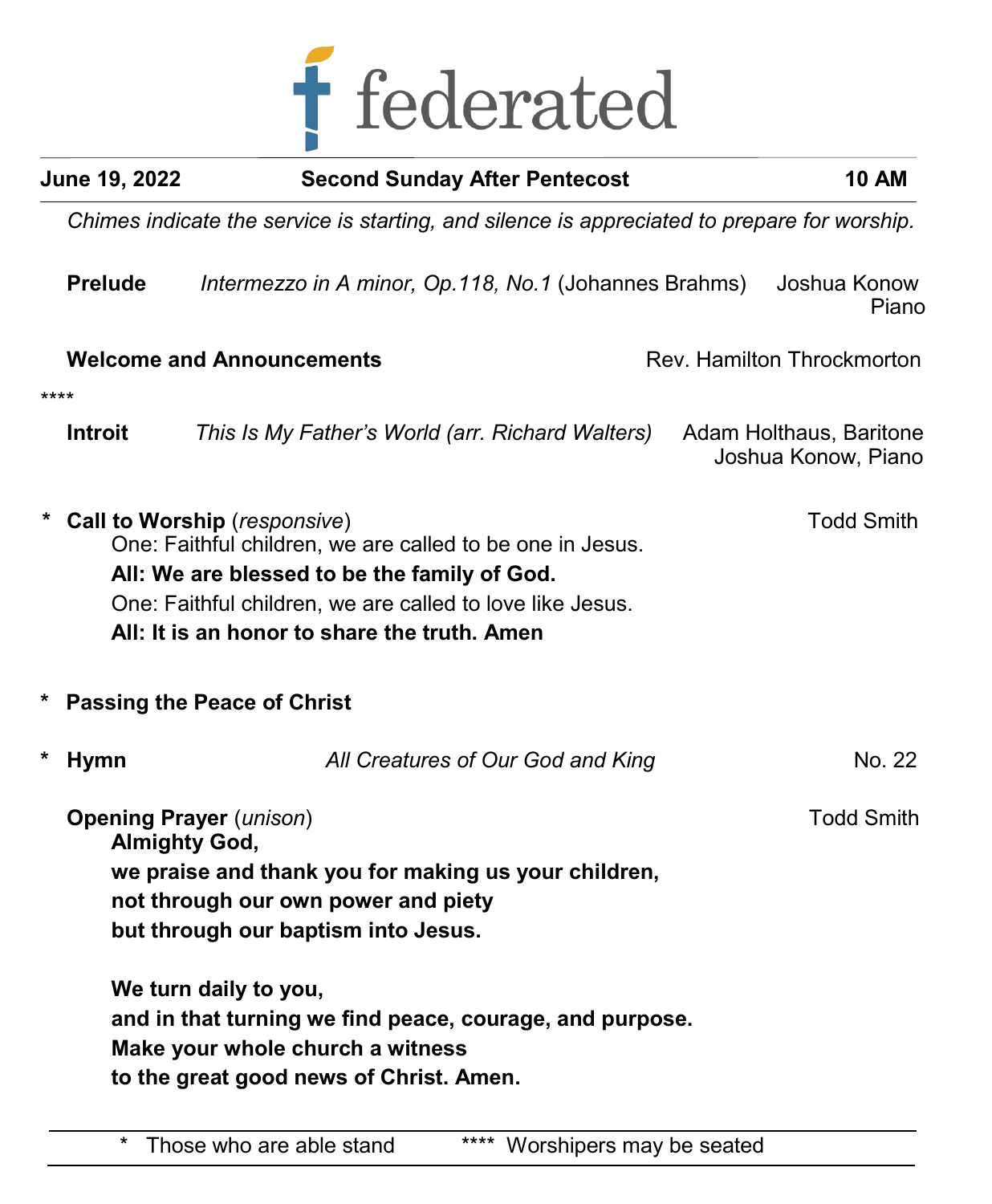| <b>Faith Witness and Generosity Impact Moment</b> |                                                                                                                                                                                                                                                                                                                                                                                        |                                                              | <b>Todd Smith</b>                              |  |  |
|---------------------------------------------------|----------------------------------------------------------------------------------------------------------------------------------------------------------------------------------------------------------------------------------------------------------------------------------------------------------------------------------------------------------------------------------------|--------------------------------------------------------------|------------------------------------------------|--|--|
|                                                   | <b>Invitation to Generosity</b>                                                                                                                                                                                                                                                                                                                                                        |                                                              | <b>Todd Smith</b>                              |  |  |
|                                                   | <b>Anthem</b>                                                                                                                                                                                                                                                                                                                                                                          | Be Near Me Still (Ferdinand Hiller)                          | Adam Holthaus, Baritone<br>Joshua Konow, Piano |  |  |
|                                                   |                                                                                                                                                                                                                                                                                                                                                                                        | Prayers of Thanksgiving and Fellowship of Prayer             | Pastor Betsy Wooster                           |  |  |
|                                                   | Lord's Prayer<br>Our Father, who art in heaven, hallowed be thy name.<br>Thy kingdom come, thy will be done, on earth as it is in heaven.<br>Give us this day our daily bread.<br>And forgive us our sins, as we forgive those who sin against us.<br>And lead us not into temptation but deliver us from evil.<br>For thine is the kingdom and the power and the glory forever. Amen. |                                                              |                                                |  |  |
| *                                                 | <b>Hymn</b>                                                                                                                                                                                                                                                                                                                                                                            | We Cannot Own the Sunlit Sky                                 | No. 684                                        |  |  |
|                                                   | <b>Scripture</b>                                                                                                                                                                                                                                                                                                                                                                       | Galatians 3:23-29                                            | Rev. Hamilton Throckmorton                     |  |  |
|                                                   | <b>Sermon</b>                                                                                                                                                                                                                                                                                                                                                                          |                                                              | Rev. Throckmorton                              |  |  |
| *                                                 | <b>Hymn</b>                                                                                                                                                                                                                                                                                                                                                                            | O for a World                                                | No. 683                                        |  |  |
| *                                                 | <b>Benediction</b>                                                                                                                                                                                                                                                                                                                                                                     |                                                              | Rev. Throckmorton                              |  |  |
|                                                   | <b>Postlude</b>                                                                                                                                                                                                                                                                                                                                                                        | Sonata in G, I.Allegretto innocente, Hob.XVI:40 (F.J. Haydn) | Joshua Konow, Piano                            |  |  |

## **~** *Departing to Service* **~**

## **All worship leaders and musicians have been fully vaccinated.**